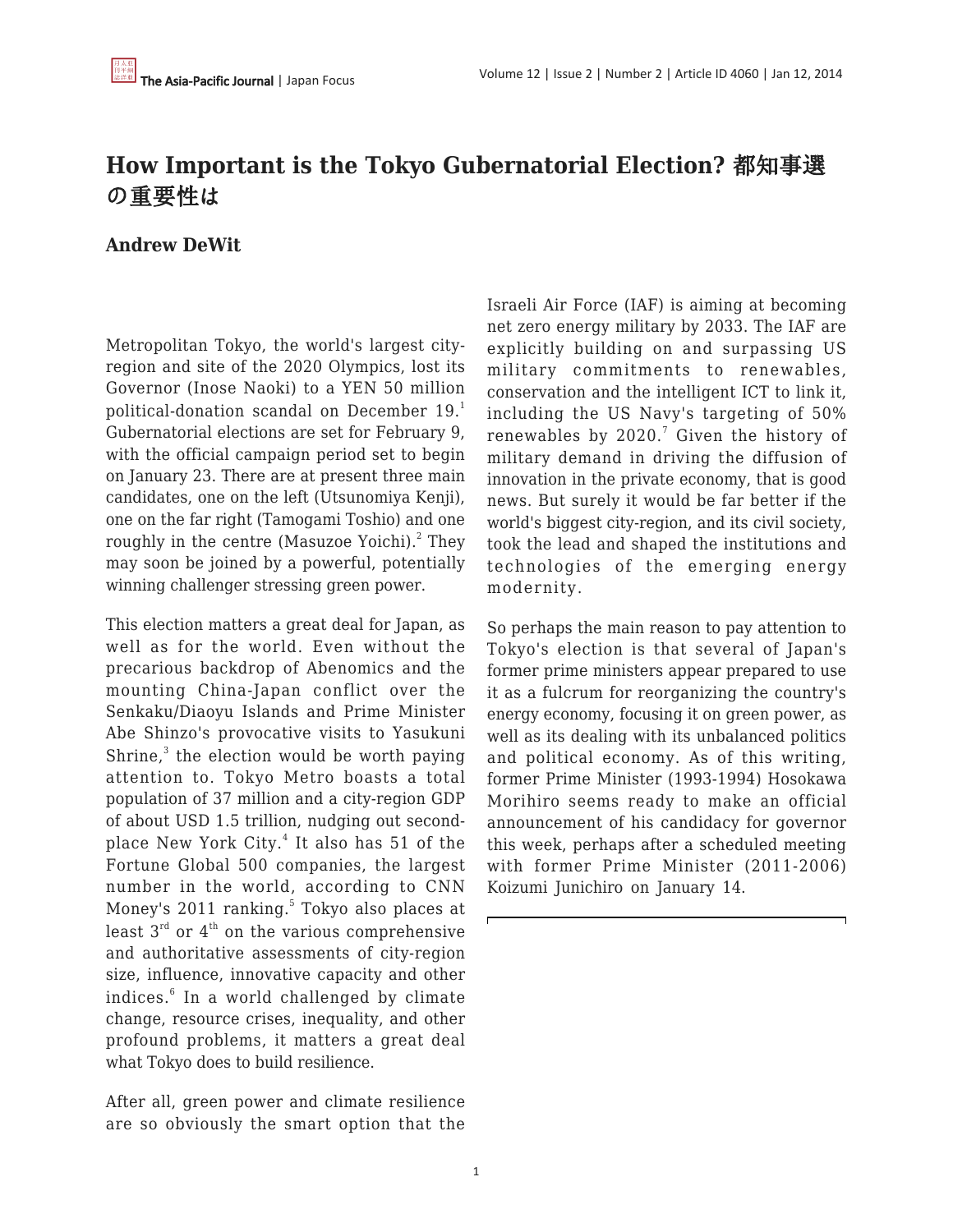

**Hosokawa Morihiro**

The centerpiece of Hosokawa's campaign appears likely to be leading Japan out of nuclear power. He may very well collaborate on this with Koizumi, who in late 2013 made several public and popular appeals to current PM Abe to get out of nuclear power and into renewable energy and radical efficiency.<sup>8</sup> Former Prime Minister (2011-2012) Kan Naoto has also made it clear that he is enthusiastic about a Hosokawa candidacy and called for close collaboration.<sup>9</sup> Kan was instrumental in pushing for the feed-in tariff that is incentivizing Japan's startling roll-out of renewable power and related smart city infrastructure. He also had a powerful hand in putting in place or encouraging the deployment of regulatory and political resources that have led to the shut-down of all of Japan's 50 viable nuclear reactors since September 15 of 2013.<sup>10</sup>

Hosokawa is an historic figure and a heavyweight. When he took office as PM on August 9 of 1993, he was the first leader of a non-Liberal Democratic Party (LDP) national government since the institution of the socalled 1955 system of the dominant LDP and seemingly eternal second-place Socialist Party. While Hosokawa had to resign, undermined by an unwieldy coalition and suggestions of a political donation scandal, he played a major role in changing Japanese national politics as well as fostering better relations with regional powers such as China, Korea and Russia. Hosokawa apparently sees helping again in the reorganization of Japanese politics as his last big task.<sup>11</sup> Hosokawa will turn 76 on January 14 - when he will meet with Koizumi - and is in no need of fame or fortune, having more than enough of both.

Adding to his merits, and sharply differentiating him from the Abe regime, Hosokawa was prominent in making clear Japan's war responsibility to its Asian partners. His long collaboration with Koizumi includes his service as Koizumi's tacit personal envoy during the frosty years of Koizumi's own inexplicable trips to Yasukuni.<sup>12</sup>

Naturally enough, the Abe administration and the nuclear village are already throwing mud, including suggestions from Economy Minister that Hosokawa has simply lost his mind. The background to the fury is the desire to deflect attention from power and energy policy, due to the demonstrated volatility of the Fukushima issue. Moreover, the Abe cabinet has a new, nuclear-village influenced energy policy it seeks to ratify but apparently has put this off because of the threat of the Hosokawa-Koizumi combination in this election. $13$  The energy policy avoids putting specific numbers of the outlook for nuclear power in Japan's power mix, but does try to shift the debate by declaring nuclear to be a "foundational power source."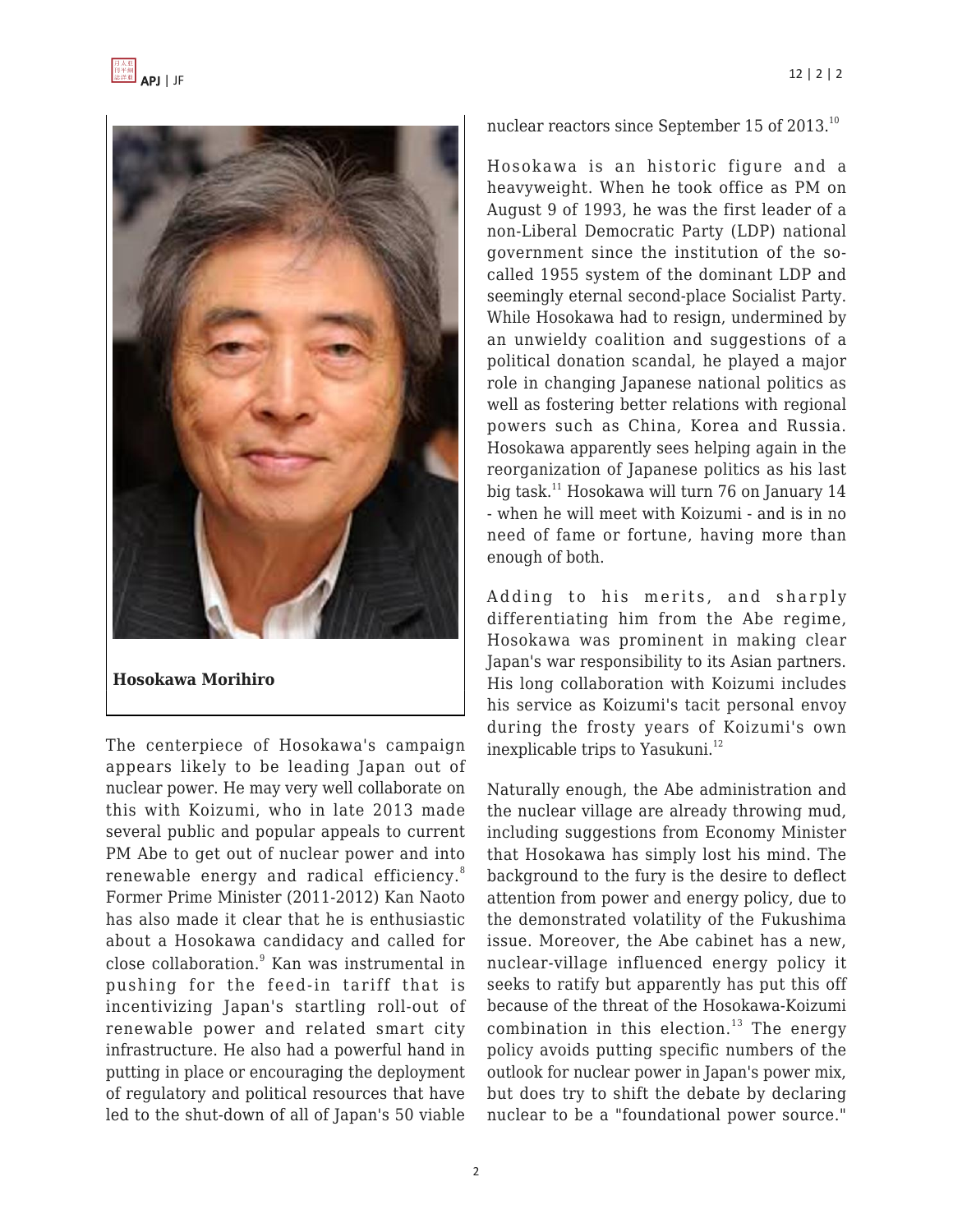The cabinet and party are quite concerned that Hosokawa and Koizumi, campaigning in tandem, could become a referendum on power policy as well as other controversial aspects of the Abe regime. $14$ 

As Koizumi himself repeatedly and cogently argued last year, the public and the political economy are ready and waiting to get out of nuclear and into a new energy paradigm. If the Hosokawa-Koizumi combination eventuates and Hosokawa wins on February 9, the creative destruction that might ensue could see Tokyo become a global model for energy transition.

Those who have been watching Japanese and global movements in the power sector, as well as the broader energy economy, will know this is no exaggeration. The broader context within Japan includes accelerating smart spending going on in Japanese central agencies and local communities, with an important boost from smart capital, under the rubric of resilience. Post 3-11 Panasonic for example has reshaped itself as a firm and is now ready to ride the decentralized storage wave.<sup>15</sup> Even core nuclear village businesses such as Toshiba and Hitachi are increasingly focused on the smart and decentralized energy economy.<sup>16</sup> Could green energy become a key source for stable jobs in the new economy? This is among the strongest arguments put forward by green energy proponents.

For all his faults, Koizumi clearly understands that Japan has the opportunity to pull to the head of an Amory Lovins-style industrial revolution for renewable power, heat and fuel, coupling it with ICT for parameter sensing, automated interactivity, visualization, predictivity, and other core functions for maximizing efficiency as well as renewable deployment and balancing. So let us see if Japan wows us with another miracle.

Andrew DeWit is Professor in the School of Policy Studies at Rikkyo University and an Asia-Pacific Journal coordinator. With Iida Tetsunari and Kaneko Masaru, he is coauthor of "Fukushima and the Political Economy of Power Policy in Japan," in Jeff Kingston (ed.) Natural Disaster and Nuclear Crisis in Japan.

Recommended citation: Andrew DeWit, "How Important is the Tokyo Gubernatorial Election?" The Asia-Pacific Journal, Vol. 12, Issue 2, No. 2, January 13, 2014.

## **Notes**

<sup>1</sup> On the scandal and Inose's resignation, see "[Tokyo Governor Naoki Inose resigns over](http://www.bbc.co.uk/news/world-asia-25443452) [money scandal](http://www.bbc.co.uk/news/world-asia-25443452)," BBC News, December 19, 2013.

 $2$  These candidates are backed, respectively, by the relevant parties.

<sup>3</sup> A very concise and critical summary of both are available from top Japan specialist Aurelia George Mulgan, ["Abe puts personal interests](http://www.eastasiaforum.org/2014/01/01/abe-puts-personal-interests-ahead-of-japans-at-yasukuni/) [ahead of Japan's at Yasukuni](http://www.eastasiaforum.org/2014/01/01/abe-puts-personal-interests-ahead-of-japans-at-yasukuni/)," East Asia Forum, January 1, 2014.

 $<sup>4</sup>$  The most recent comparative data appear to</sup> be a 2008 PricewaterhouseCoopers study, cited in ["Tokyo's Position in the Global and Japanese](http://www.pic-reit.co.jp/en/outline/japan2.html) [Economy](http://www.pic-reit.co.jp/en/outline/japan2.html)," Premier Investment Corporation, 2009.

<sup>5</sup> The US had 133 of the global 500 versus 68 for second-place Japan (and 61 for  $3^{rd}$  place China), but Japan's centralization on Tokyo was unmatched. See [CNN Money Global 500](http://money.cnn.com/magazines/fortune/global500/2011/full_list/).

 $^6$  For a useful list of these assessments, most of which are as recent as 2012, see Wikipedia's entry for ["Global Cities"](http://en.wikipedia.org/wiki/Global_city#Global_Cities_Index).

<sup>7</sup> On this, see "A Clean Tech Air Force By 2033: That's the IAF's Green Goal," Israel Defence Forces, December 13, 2013:

<sup>8</sup> On Koizumi's appeals, see Andrew DeWit ["Just](http://www.japanfocus.org/-Andrew-DeWit/4049) [Gas? Smart Power and Koizumi's Anti-Nuclear](http://www.japanfocus.org/-Andrew-DeWit/4049) [Challenge,](http://www.japanfocus.org/-Andrew-DeWit/4049)" The Asia-Pacific Journal, Volume